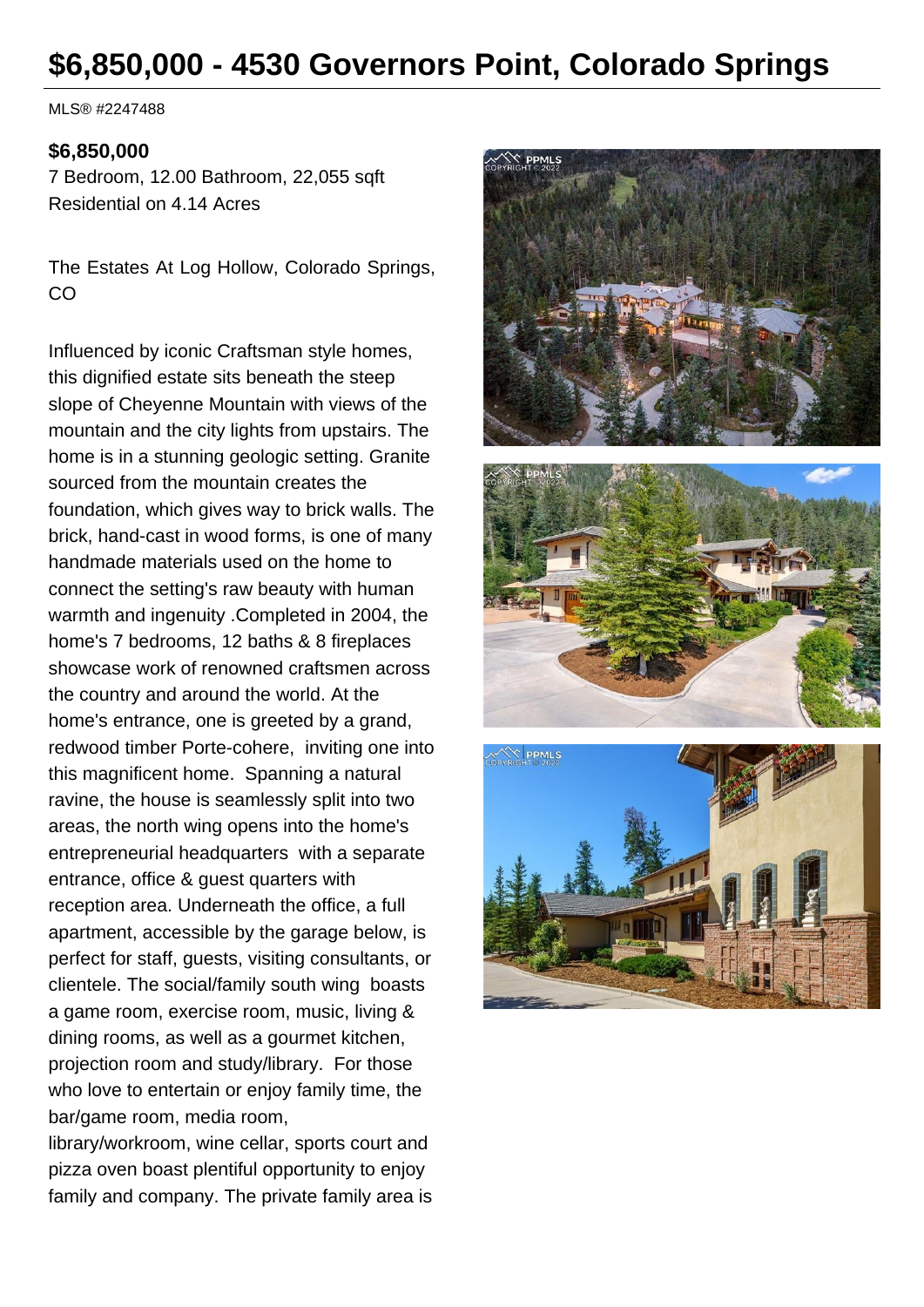upstairs. The master suite is complete with adjoining office & outdoor fireplace. Several outdoor terraces offer extensive views. A stone path leads up to the secluded spa, accessible from the guest suites. Take a walk among the 500+ acres of trails & open space out your back door! The natural surroundings on 4 acres offer a true Colorado retreat like no other, yet only 5 miles to the city. Intimately scaled with warm textures & fine craftsmanship, you're invited into the long awaited dream of being at home in the woods.

Built in 2003

#### **Essential Information**

| MLS@#                 | 2247488                         |
|-----------------------|---------------------------------|
| Price                 | \$6,850,000                     |
| <b>Bedrooms</b>       | 7                               |
| <b>Bathrooms</b>      | 12.00                           |
| <b>Full Baths</b>     | 4                               |
| <b>Square Footage</b> | 22,055                          |
| Acres                 | 4.14                            |
| <b>Year Built</b>     | 2003                            |
| <b>Type</b>           | <b>Residential</b>              |
| Sub-Type              | Single Family                   |
| <b>Status</b>         | <b>Under Contract - Showing</b> |

#### **Community Information**

| Address      | 4530 Governors Point      |  |
|--------------|---------------------------|--|
| Subdivision  | The Estates At Log Hollow |  |
| City         | <b>Colorado Springs</b>   |  |
| County       | El Paso                   |  |
| <b>State</b> | CO                        |  |
| Zip Code     | 80906                     |  |

#### **Amenities**

| <b>Amenities</b> | Gated Community, Landscape Maintenance, Private Security |
|------------------|----------------------------------------------------------|
| <b>Utilities</b> | Electricity, Gas Available                               |
| # of Garages     |                                                          |